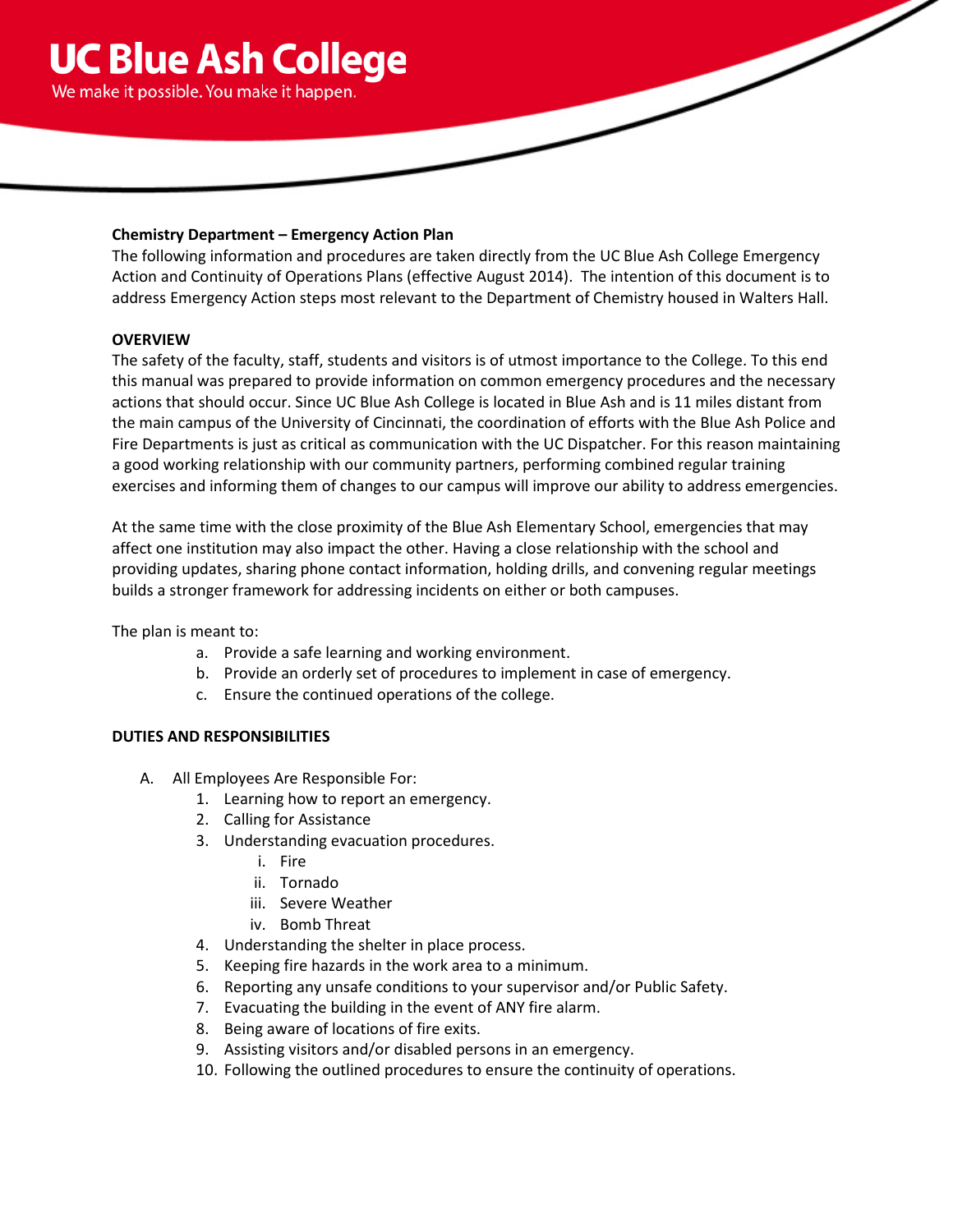- B. Supervisory Personnel:
	- 1. All supervisory personnel are responsible for ensuring that all employees within their jurisdiction have been properly briefed regarding Emergency procedures.
	- 2. All supervisors must also ensure that all personnel located within their area of responsibility are safely evacuated from the building when an alarm is initiated.
	- 3. Supervisors are first responders in case of emergency. They must mobilize staff using the outlined procedures as a guide to ensure efficient response and care.

## **CALLING FOR ASSISTANCE**

Since the UC Blue Ash College campus is located in the city of Blue Ash, all calls using a cell phone from the campus will be directed to the Hamilton County dispatcher. In this case you will need to explain that you are calling from UCBA and preferably provide the building and room number location of the emergency. The call will be directed to the Blue Ash Fire and Police Departments along with the UC Public Safety Dispatcher in Clifton.

Campus phones including the Help phones in the classrooms as well as the Blue outdoor Help Phone kiosks call the UC Public Safety dispatcher in Clifton. Once again please inform them that you are calling from UCBA along with the location when you describe your emergency. A third form of calling for assistance is to call 745-5707 to reach the office of the UCBA police. Keep in mind that officers are patrolling the campus and may not be in the office. By using the 556-1111 your call will be answered by the Clifton dispatcher who has the ability to radio a message to the UCBA officer on duty.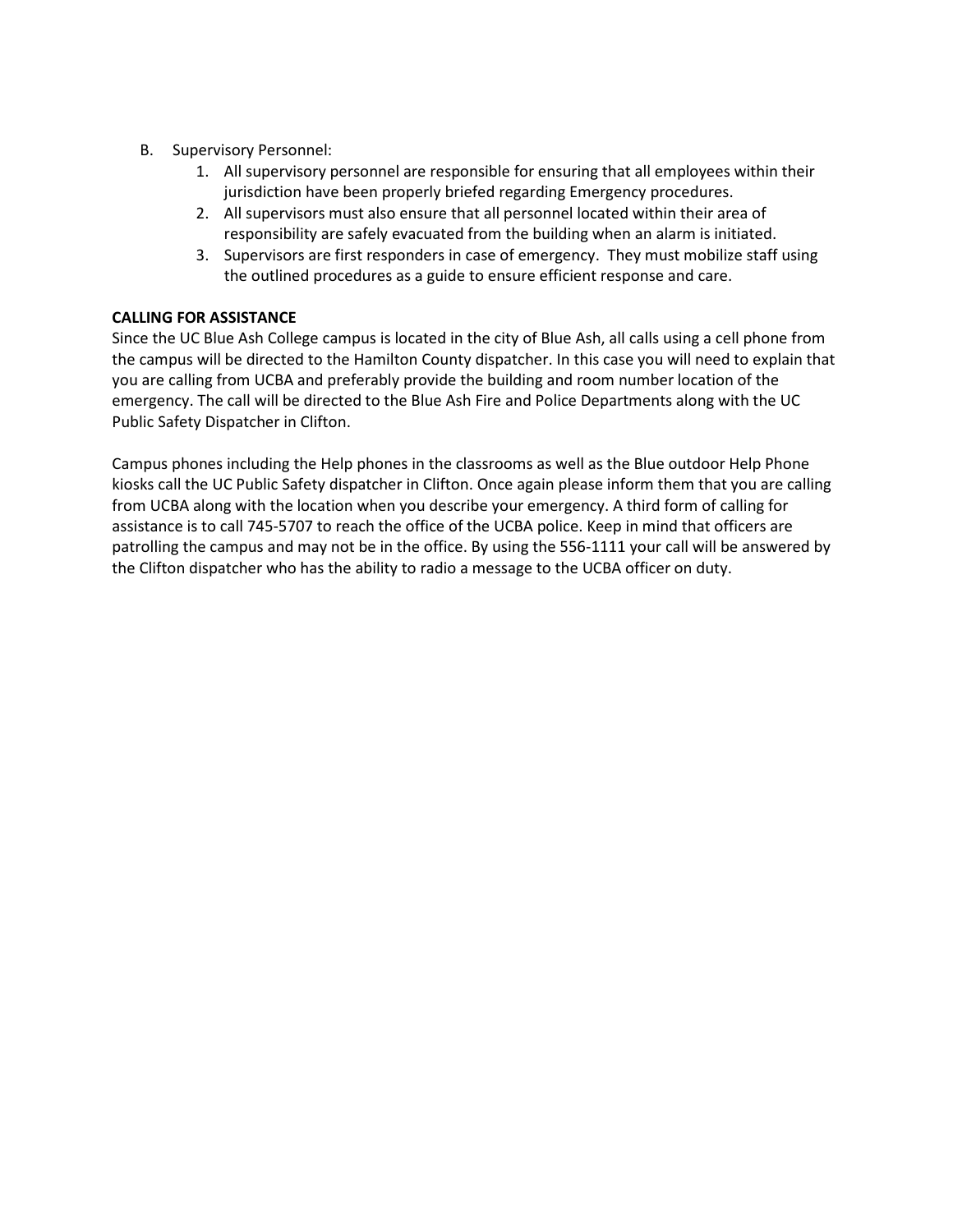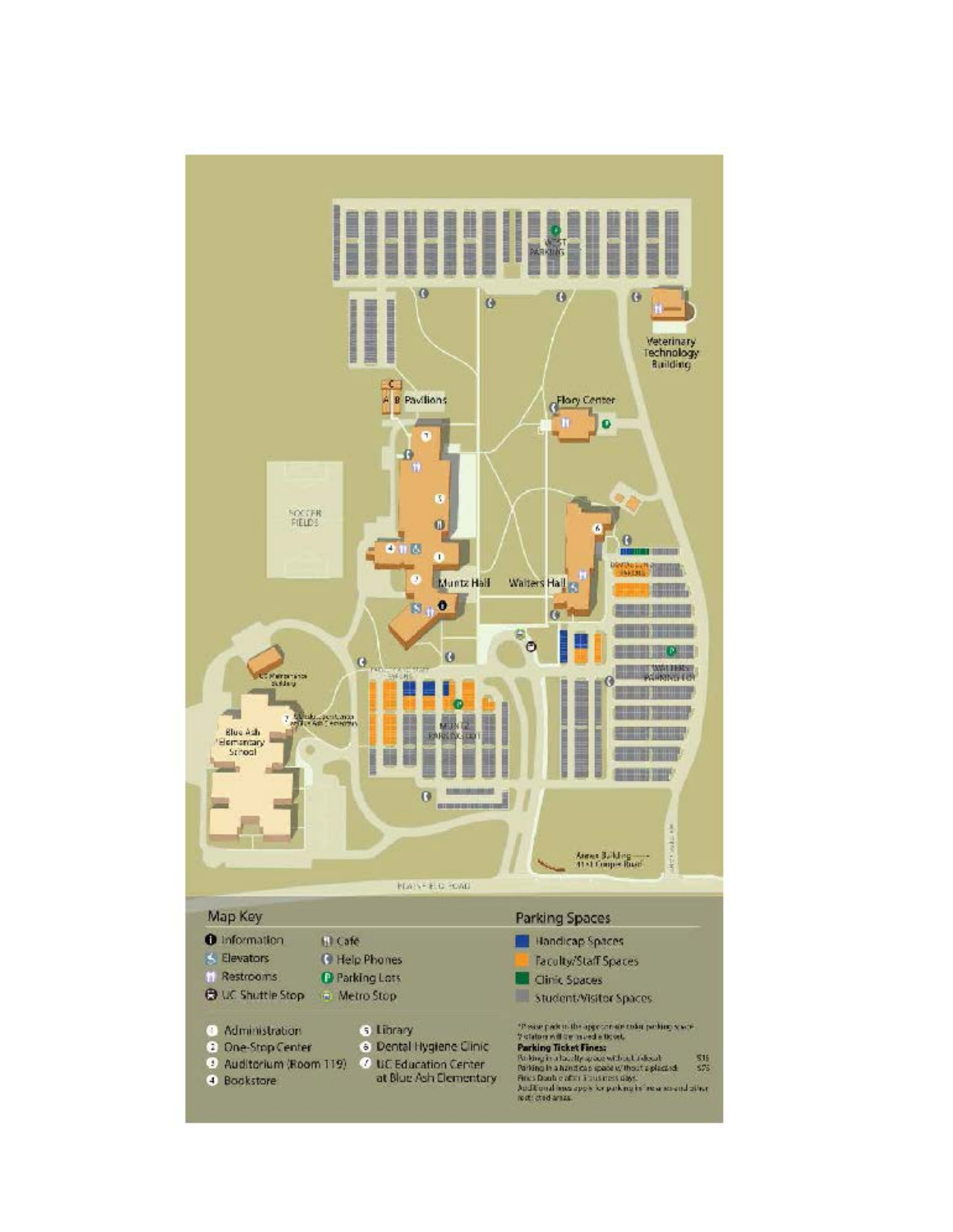The following sections are provided to address some of the more common emergencies. This list is not meant to be all-inclusive; but rather should provide a common framework for dealing with most emergencies.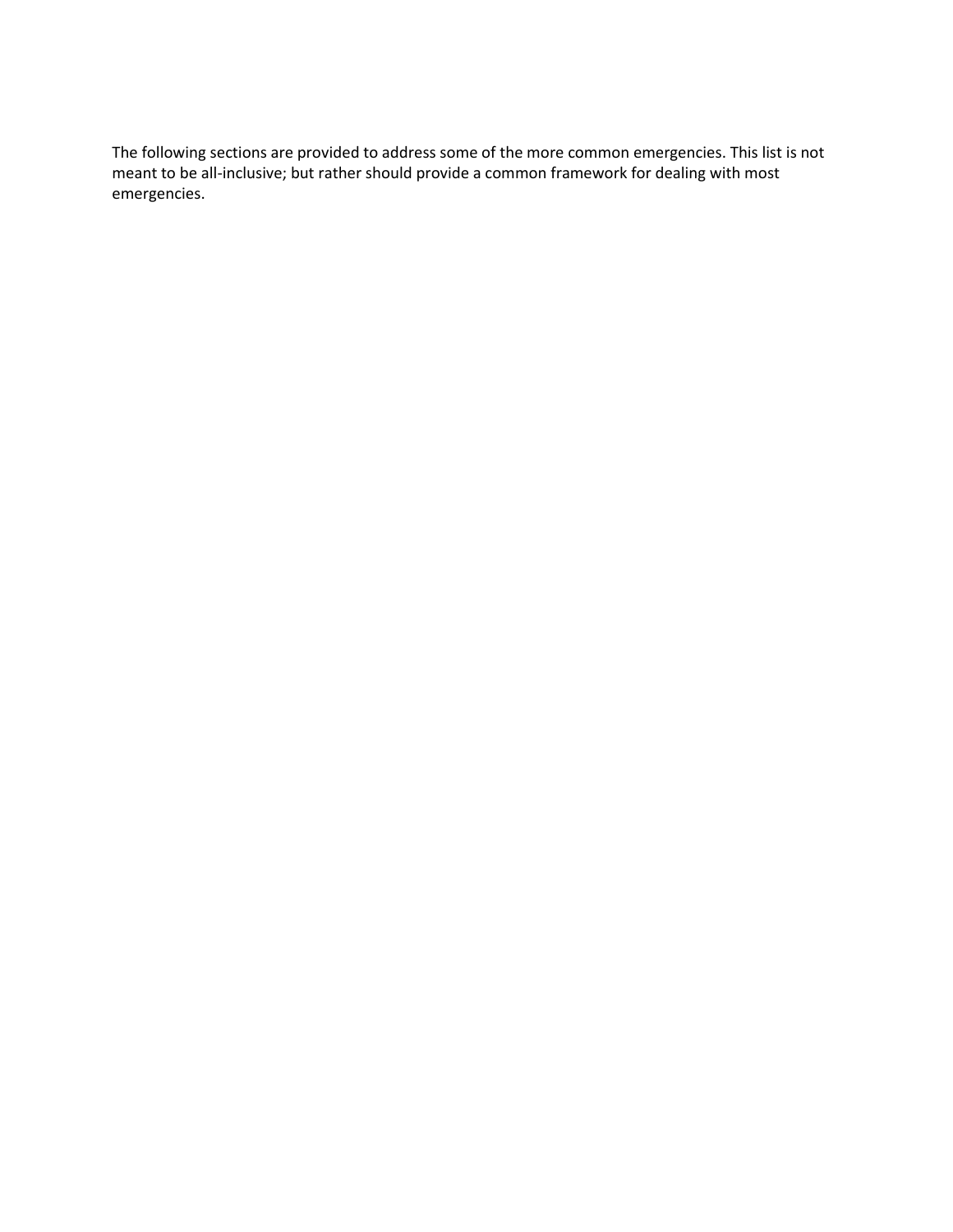## **EVACUATION**

In the event of an evacuation (fire, bomb, or other cause) the following steps will be followed:

- When an alarm sounds, STOP all activity in your area.
- All stairwells will be used for evacuation of the building.
- The elevators will NOT be used for fire evacuation (fire alarm sounding).
- When an evacuation is ordered, leave the building by the nearest stairwell and exit door. Leave the building quickly, but do not run.
- Provide assistance to physically disabled persons (described below).
- Keep conversation to a minimum during evacuation.
- Close doors when leaving areas to limit fire and smoke damage.
- If confronted with smoke keep near the floor.
- If confronted with smoke in a stairwell attempt to use an alternate stairwell.The Floor Captains should verify that all faculty staff students and visitors have evacuated their area. Any who have refused to vacate should be noted along with the location.
- Form an assembly point outside a safe distance from the facility. It should be far enough away from the building to permit the fire department access to the entrances and to permit fire equipment to be moved near the building. Take a physical count of those in your group and note any individuals who may still be inside.
- Complete the evacuation process even if the alarm ceases sounding.
- Do not re-enter the building until an all-clear is given by the Public Safety department.

## **EVACUATION OF DISABLED PERSONS**

Special procedures are in place for persons with physical disabilities who may be present in the building during a fire. Persons with physical disabilities are permitted to stay in the building during a fire emergency only if they are non-ambulatory or where elevator assistance is essential for their evacuation and they are located either above or below the ground floor. Elevators cannot be used during a fire. All others with disabilities need to evacuate the building in an emergency situation. If required, those with a visual impairment should seek assistance from employees or other occupants in the building.

Areas of Rescue Assistance: The UCBA facilities contain designated Areas of Rescue Assistance. These areas are equipped for two-way voice communications with the UC Public Safety dispatcher, and are located within fire resistive areas of the building, inside the emergency stairwells. All Areas of Rescue Assistance are marked with a sign. A person with a physical disability preventing him/her from evacuating should be directed to the closest Area of Rescue Assistance and notify the dispatcher (by pushing the red button shown below) of their location. The dispatcher will relay this information to the fire department, and advise the individual as to what other steps should be taken. If unable to reach an Area of Rescue Assistance, the individual should go to an area of the building with an external window.

#### **FIRE**

All employees should:

• KNOW WHERE THE NEAREST FIRE ALARM PULL STATION IS LOCATED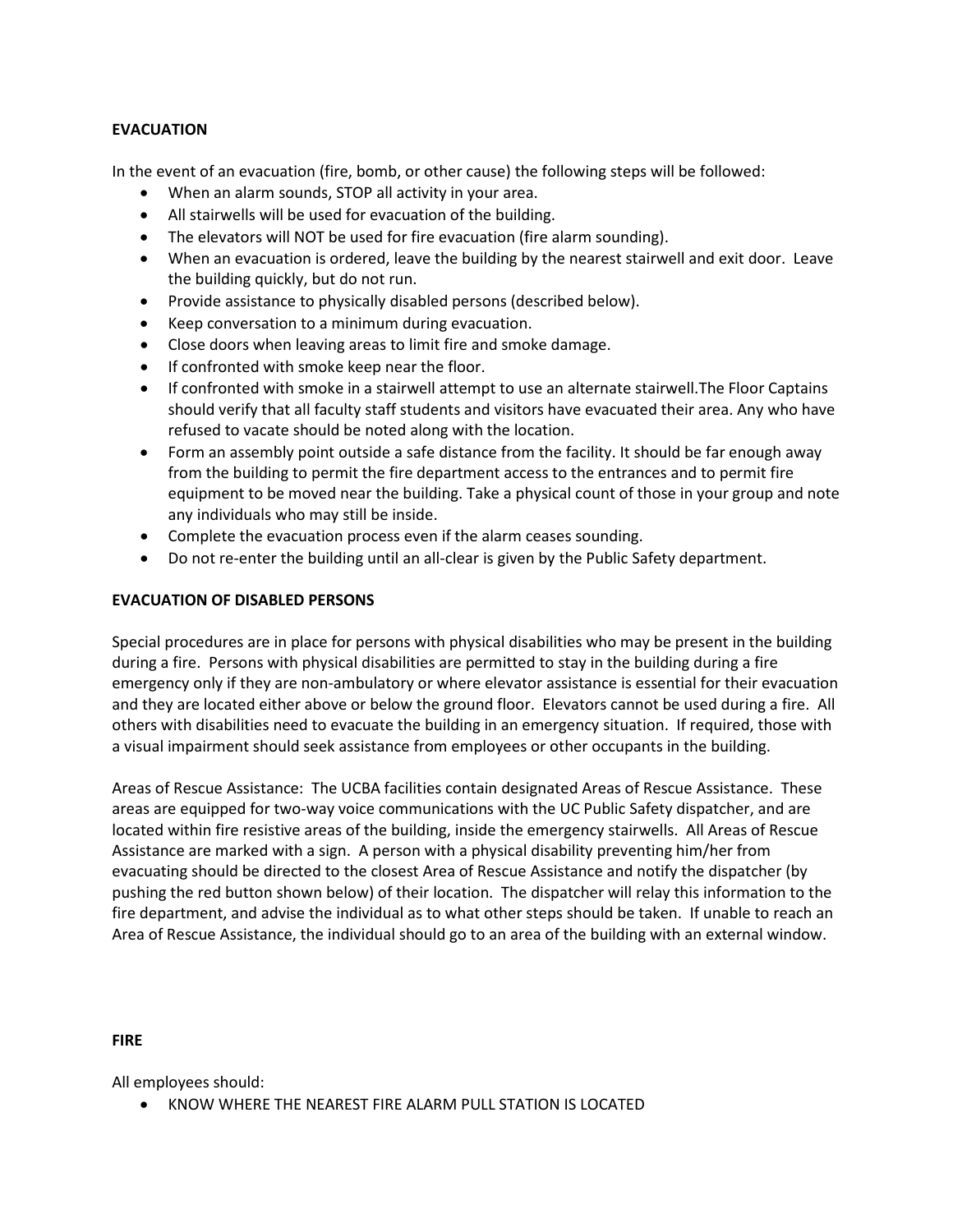- KNOW WHERE ALL EMERGENCY EXITS ARE LOCATED
- KNOW WHERE THE NEAREST EMERGENCY "HELP PHONE" IS LOCATED

A map of the above locations is found in the Appendix of this manual. In the event a fire is discovered, the following steps will be followed, as long as the employee is not putting him/herself in immediate danger:

- Exit the area of the fire immediately. **Employees should not attempt to fight a fire**. Guide persons in the area to exit the building by the nearest emergency exit or stairwell. (see evacuation procedures)
- An employee should not put him/herself in danger if a visitor or student refuses to leave. Give emergency personnel the description and last location of individuals who refuse to leave.
- Pull the fire alarm station on the way out of the building.
- Call 911 from a phone located a safe distance away to report the exact location of the fire.
- Exit the building and proceed to a safe distance from the building.
- Pre-arrange a meeting location for your staff, students or faculty in your department.
- Check to insure that all those you remember in the building have evacuated.
- Await for further instructions from the fire department.

## **SEVERE WEATHER**

The University has implemented a severe weather warning system as part of its ongoing fire and life safety systems upgrade. This system allows Public Safety to play pre-recorded announcements in university buildings when severe weather threatens.

This system will be used in conjunction with the existing Hamilton County siren warning system. The sirens effectively warn persons out of doors, however they do not provided good coverage indoors. The campus system delivers the warnings to those inside the buildings, as well as providing more detailed instructions.

The Hamilton County warning sirens use a steady tone to indicate a severe weather warning (a rise fall tone is used for an attack warning). Both tones are tested on the first Wednesday of each month at 12:00 noon, unless there is a threat of severe weather. The campus severe weather warning system will be tested at the same time during the months of March through July.

#### Severe Thunderstorm:

A severe thunderstorm WATCH indicates that conditions are favorable for the formation of a thunderstorm of 58 mph or greater. Hail with a diameter of ¾" or more may also be present. A severe thunderstorm WARNING is issued when severe thunderstorms have developed in the area. Shelter should be sought indoors, away from windows.

#### Tornado: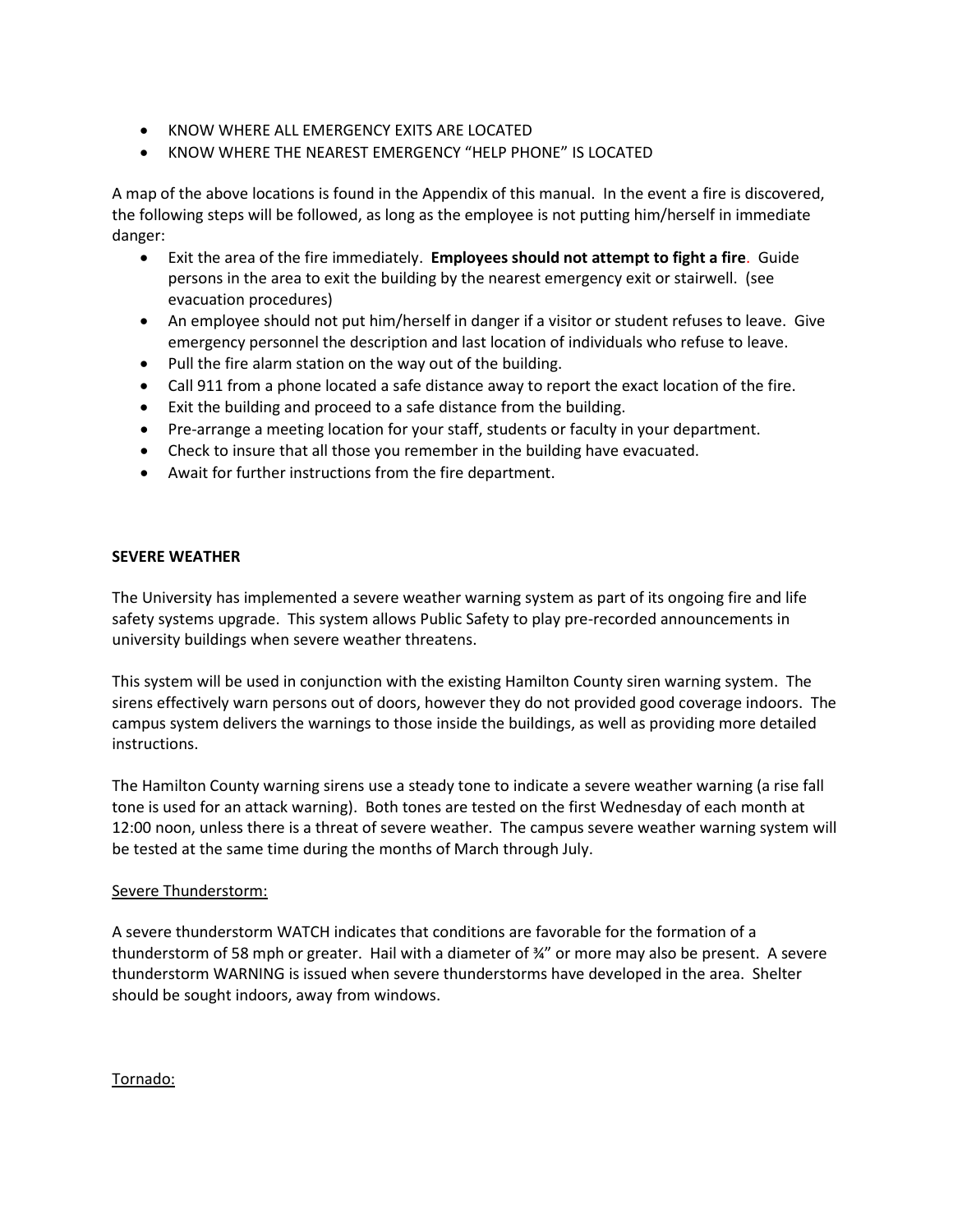When a tornado is coming, you have only a short amount of time to make life-or-death decisions. Advance planning and quick response are the keys to surviving a tornado. The Cincinnati area is at risk for tornadoes, and has experienced a number of deadly storms. A tornado WATCH is issued by the National Weather Service when tornadoes are possible in your area. Remain alert for approaching storms.

A tornado WARNING is issued when a tornado has been sighted or indicated by weather radar. The campus severe weather warning system will be activated. This system gives voice instructions, please listen carefully to what is said. Hamilton County will activate the outdoor warning sirens.

What to do during a Tornado Warning:

Move to the interior lowest level of the building, away from windows. Look for the red Tornado Safe signs marking the shelter areas. Listen to the campus severe weather warning system for instructions and for the all clear.

# **Walters Hall Floor Plan**

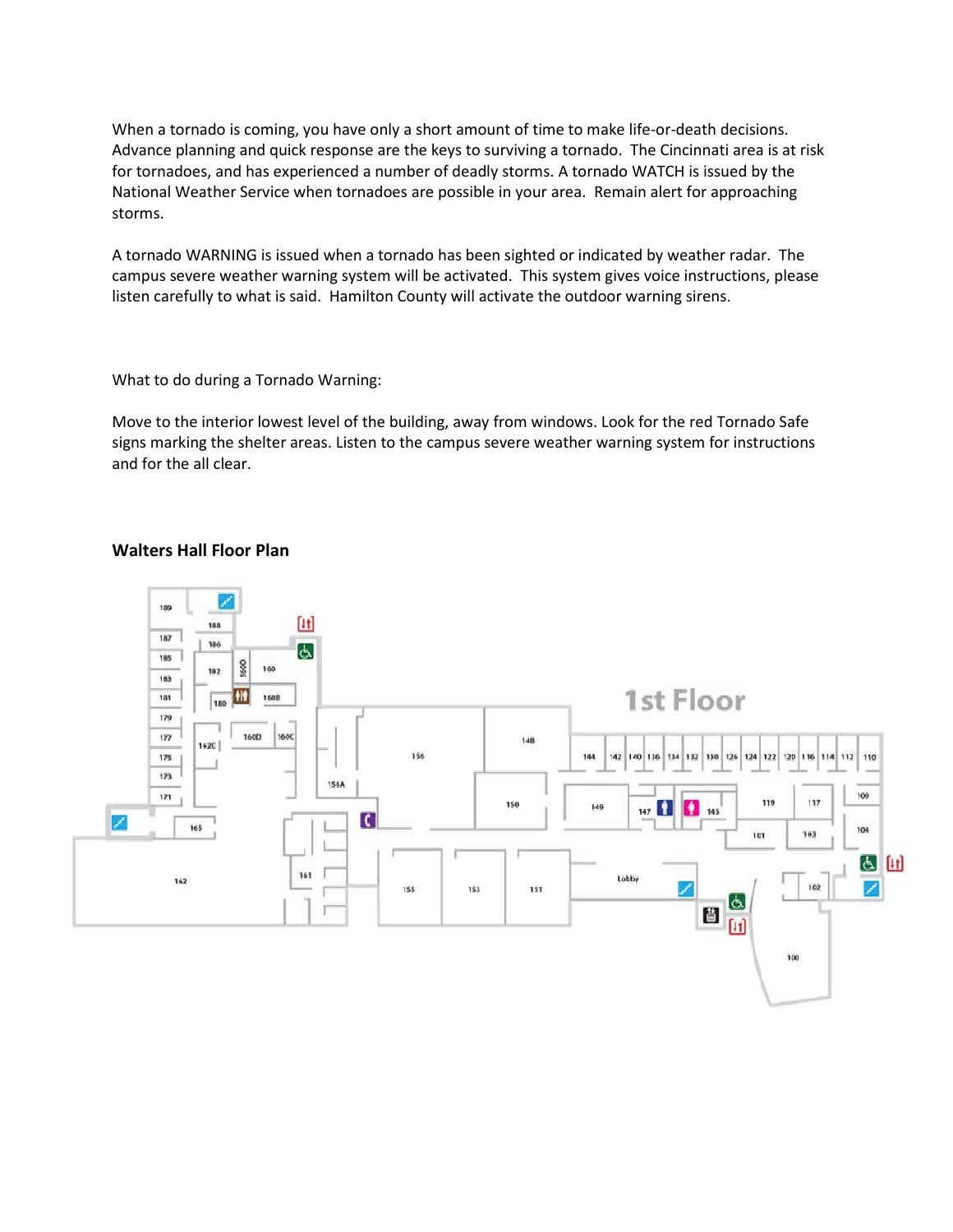



**SHELTER IN PLACE**